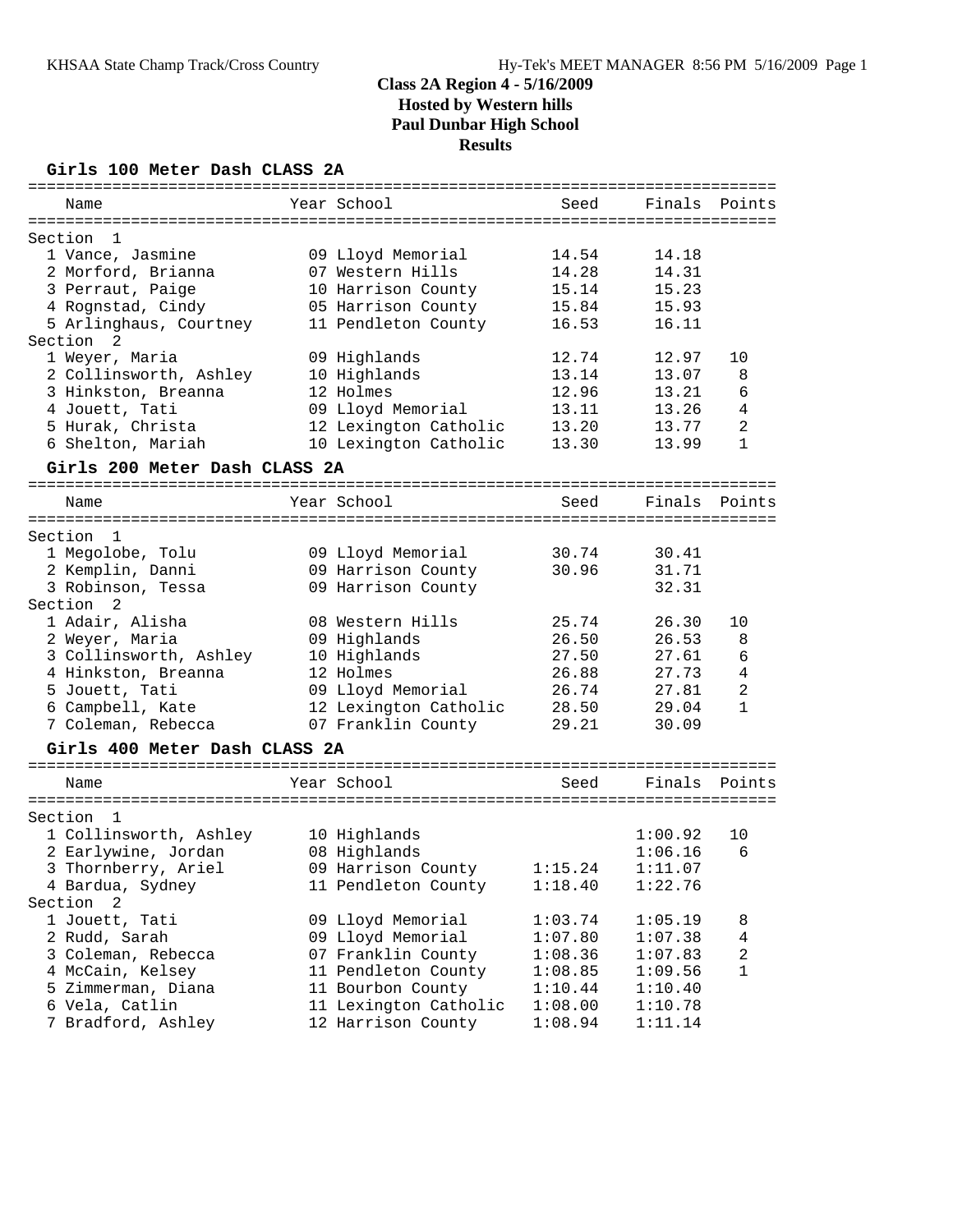# **Girls 800 Meter Run CLASS 2A**

| Name                             | Year School           | Seed     |          | Finals Points  |
|----------------------------------|-----------------------|----------|----------|----------------|
| Section<br>1                     |                       |          |          |                |
| 1 Hamilton, Kelia                | 12 Lloyd Memorial     | 2:30.94  | 2:33.72  | 10             |
| 2 Steller, Lindsey               | 11 Highlands          |          | 2:35.26  | 8              |
| 3 Yurkoski, Nikki                | 11 Lexington Catholic | 2:44.00  | 2:37.31  | 6              |
| 4 Leon, Maria                    | 10 Lloyd Memorial     | 2:38.18  | 2:37.67  | $\overline{4}$ |
| 5 Hellmann, Jenny                | 09 Franklin County    | 2:40.48  | 2:39.12  | $\overline{c}$ |
| 6 McCain, Kelsey                 | 11 Pendleton County   | 2:38.80  | 2:44.33  | $\mathbf{1}$   |
| 7 Little, Leanne                 | 12 Lexington Catholic | 2:48.00  | 2:45.43  |                |
| 8 Hinkel, Gretchen               | 12 Highlands          | 2:33.70  | 2:47.07  |                |
| 9 Zimmerman, Diana               | 11 Bourbon County     | 2:45.06  | 2:51.17  |                |
| 10 Riley, Desiree                | 11 Western Hills      | 2:56.97  | 2:59.89  |                |
| 11 Lyons, Ashley                 | 11 Harrison County    | 2:59.81  | 3:11.02  |                |
| 12 Carr, Kelsey                  | 10 Harrison County    | 3:18.11  | 3:25.37  |                |
| Girls 1600 Meter Run CLASS 2A    |                       |          |          |                |
|                                  |                       |          |          |                |
| Name                             | Year School           | Seed     | Finals   | Points         |
|                                  |                       |          |          |                |
| 1 McCain, Kelsey                 | 11 Pendleton County   | 5:42.17  | 5:30.30  | 10             |
| 2 Siefert, Courtney              | 11 Lloyd Memorial     | 5:26.17  | 5:35.86  | 8              |
| 3 Overpeck, Elisha               | 11 Lloyd Memorial     | 5:35.94  | 5:43.45  | 6              |
| 4 Dauer, Paige                   | 07 Highlands          | 5:49.00  | 5:52.10  | 4              |
| 5 Little, Leanne                 | 12 Lexington Catholic | 5:58.00  | 6:01.71  | 2              |
| 6 Hailey, Megan                  | 09 Lexington Catholic | 5:58.00  | 6:11.46  | $\mathbf{1}$   |
| 7 VanArsdall, Suzanne            | 10 Franklin County    | 5:59.40  | 6:19.67  |                |
| 8 Comstock, Brittany             | 12 Highlands          |          | 6:36.95  |                |
| 9 Tucker, Lauren                 | 09 Holmes             | 6:56.00  | 7:06.85  |                |
| Girls 3200 Meter Run CLASS 2A    |                       |          |          |                |
|                                  |                       |          |          |                |
| Name                             | Year School           | Seed     | Finals   | Points         |
|                                  |                       |          |          |                |
| 1 Siefert, Courtney              | 11 Lloyd Memorial     | 11:49.04 | 12:25.91 | 10             |
| 2 Overpeck, Elisha               | 11 Lloyd Memorial     | 12:12.44 | 12:41.48 | 8              |
| 3 Dauer, Paige                   | 07 Highlands          | 12:32.00 | 13:00.86 | 6              |
| 4 Farley, Alyssa                 | 07 Highlands          | 13:39.00 | 13:45.92 | $\overline{4}$ |
| 5 Hailey, Megan                  | 09 Lexington Catholic | 13:40.00 | 14:07.20 | 2              |
| 6 Beason, Marci                  | 08 Franklin County    | 14:45.63 | 14:59.38 | 1              |
| Girls 100 Meter Hurdles CLASS 2A |                       |          |          |                |
| Name                             | Year School           | Seed     | Finals   | Points         |
|                                  |                       |          |          |                |
| 1 Antee, Kendall                 | 12 Bourbon County     | 21.00    | 20.22    |                |
| -- Stout, Hannah                 | 09 Bourbon County     | 21.48    | FS       |                |
| Section<br>2                     |                       |          |          |                |
| 1 Nocero, Donnell                | 12 Lloyd Memorial     | 16.14    | 16.58    | 10             |
| 2 Crabtree, Jessica              | 10 Lloyd Memorial     | 16.86    | 17.15    | 8              |
| 3 Kemplin, Danni                 | 09 Harrison County    | 17.34    | 18.08    | 6              |
| 4 Watson, Sydney                 | 09 Highlands          | 18.20    | 18.28    | 4              |
| 5 Potter, Megan                  | 09 Harrison County    | 18.14    | 18.32    | $\overline{c}$ |
| 6 Hills, Abby                    | 11 Highlands          | 17.80    | 18.39    | $\mathbf{1}$   |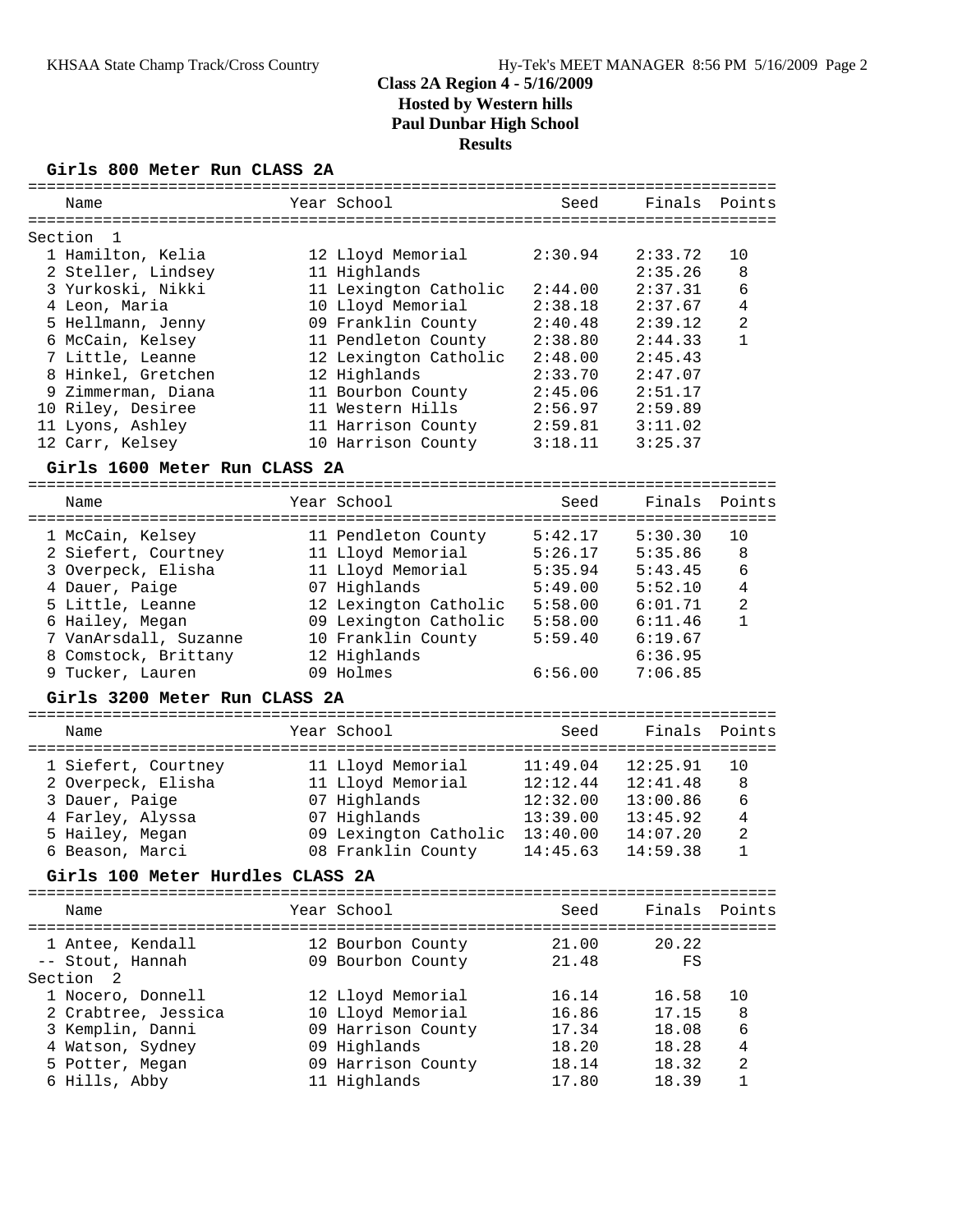| Girls 100 Meter Hurdles CLASS 2A                  |                                          |                                            |                                                       |                |        |
|---------------------------------------------------|------------------------------------------|--------------------------------------------|-------------------------------------------------------|----------------|--------|
| 7 Jansen, Ally                                    | 10 Lexington Catholic                    |                                            | 19.90                                                 | 18.49          |        |
| Girls 300 Meter Hurdles CLASS 2A                  |                                          |                                            |                                                       |                |        |
| Name                                              | Year School                              |                                            | Seed                                                  | Finals         | Points |
| Section <sub>1</sub>                              |                                          |                                            |                                                       |                |        |
| 1 Ritchie, Jenny                                  | 10 Lexington Catholic                    |                                            | 58.00                                                 | 53.30          | 1      |
| 2 Antee, Kendall                                  | 12 Bourbon County                        |                                            | 56.54                                                 | 55.21          |        |
| 3 Montague, Mary                                  | 11 Lexington Catholic                    |                                            | 56.60                                                 | 58.75          |        |
| 4 Stout, Hannah                                   | 09 Bourbon County                        |                                            | 58.98                                                 | 1:00.26        |        |
| Section 2                                         |                                          |                                            |                                                       |                |        |
| 1 Hinkston, Breanna                               | 12 Holmes                                |                                            | 48.99                                                 | 49.85          | 10     |
| 2 Wood, Carly                                     | 09 Lloyd Memorial                        |                                            | 49.64                                                 | 50.89          | 8      |
| 3 Hills, Abby                                     | 11 Highlands                             |                                            | 50.00                                                 | 51.07          | 6      |
| 4 Crabtree, Jessica                               | 10 Lloyd Memorial                        |                                            | 54.64                                                 | 51.30          | 4      |
| 5 Potter, Megan                                   | 09 Harrison County                       |                                            | 53.94                                                 | 52.50          | 2      |
| 6 Cline, Allie                                    | 12 Highlands                             |                                            | 55.30                                                 | 53.37          |        |
| 7 Ford, Elizabeth<br>8 Hogan, Krissie             | 11 Harrison County<br>10 Franklin County |                                            | 53.84<br>56.31                                        | 54.68<br>55.19 |        |
|                                                   |                                          |                                            |                                                       |                |        |
| Girls 4x100 Meter Relay CLASS 2A                  |                                          |                                            |                                                       |                |        |
| School                                            |                                          |                                            | Seed                                                  | Finals         | Points |
|                                                   |                                          |                                            |                                                       |                |        |
| Section 1                                         |                                          |                                            |                                                       |                |        |
| 1 Lloyd Memorial                                  |                                          |                                            | 51.84                                                 | 51.54          | 10     |
| 1) Lockard, Tawni 12                              |                                          | 2) Jouett, Tati 09                         |                                                       |                |        |
| 3) Nocero, Donnell 12                             |                                          | 4) Molitor, Ashley 12                      |                                                       |                |        |
| 5) Wood, Carly 09                                 |                                          |                                            | 6) Crabtree, Jessica 10                               |                |        |
| 7) Vance, Jasmine 09                              |                                          |                                            | 8) Cheatum, Danielle 08                               |                |        |
| 2 Highlands                                       |                                          |                                            | 51.20                                                 | 52.00          | 8      |
| 1) Bender, Sable 12                               |                                          | 2) Weyer, Maria 09                         |                                                       |                |        |
| 3) Scaggs, Lindsey 10<br>5) Dupont, Danille 09    |                                          |                                            | 4) Earlywine, Jordan 08<br>6) Collinsworth, Ashley 10 |                |        |
| 7) Watson, Sydney 09                              |                                          | 8) Geiman, Laura 10                        |                                                       |                |        |
| 3 Lexington Catholic                              |                                          |                                            | 55.50                                                 | 54.88          | 6      |
| 1) Shelton, Mariah 10                             |                                          | 2) Vela, Catlin 11                         |                                                       |                |        |
| 3) Jansen, Ally 10                                |                                          | 4) Hurak, Christa 12                       |                                                       |                |        |
| 5) Collova, Jessica 11                            | 6)                                       |                                            |                                                       |                |        |
| 4 Harrison County                                 |                                          |                                            | 57.34                                                 | 56.49          | 4      |
| 1) Bradford, Ashley 12                            |                                          | 2) Kemplin, Danni 09                       |                                                       |                |        |
| 3) Grannis, Courtney 11                           |                                          | 4) Holman, Swanice 10                      |                                                       |                |        |
| 5) Kelley, Stephanie 10                           |                                          | 6) Rognstad, Cindy 05                      |                                                       |                |        |
| 7) Robinson, Tessa 09                             |                                          | 8) Perraut, Paige 10                       |                                                       |                |        |
| 5 Franklin County                                 |                                          |                                            | 1:00.44                                               | 58.21          | 2      |
| 1) Hogan, Krissie 10                              |                                          | 2) Parris, Britany 09                      |                                                       |                |        |
| 3) Coleman, Rebecca 07                            |                                          |                                            | 4) VanArsdall, Suzanne 10                             |                |        |
| 5) Good, Mary 09                                  |                                          | 6) Amadife, Nneka 10                       |                                                       |                |        |
| 7) Amponsah, Sandra 10                            |                                          |                                            | 8) Gehlhausen, Shelby 12                              |                |        |
| 6 Western Hills                                   |                                          |                                            | 57.78                                                 | 1:00.41        | 1      |
| 1) Churchman, Alexis 07<br>3) Morford, Brianna 07 |                                          | 2) Hall, Alaina 07<br>4) Riley, Desiree 11 |                                                       |                |        |
| 7 Pendleton County                                |                                          |                                            | 59.79                                                 | 1:01.44        |        |
|                                                   |                                          |                                            |                                                       |                |        |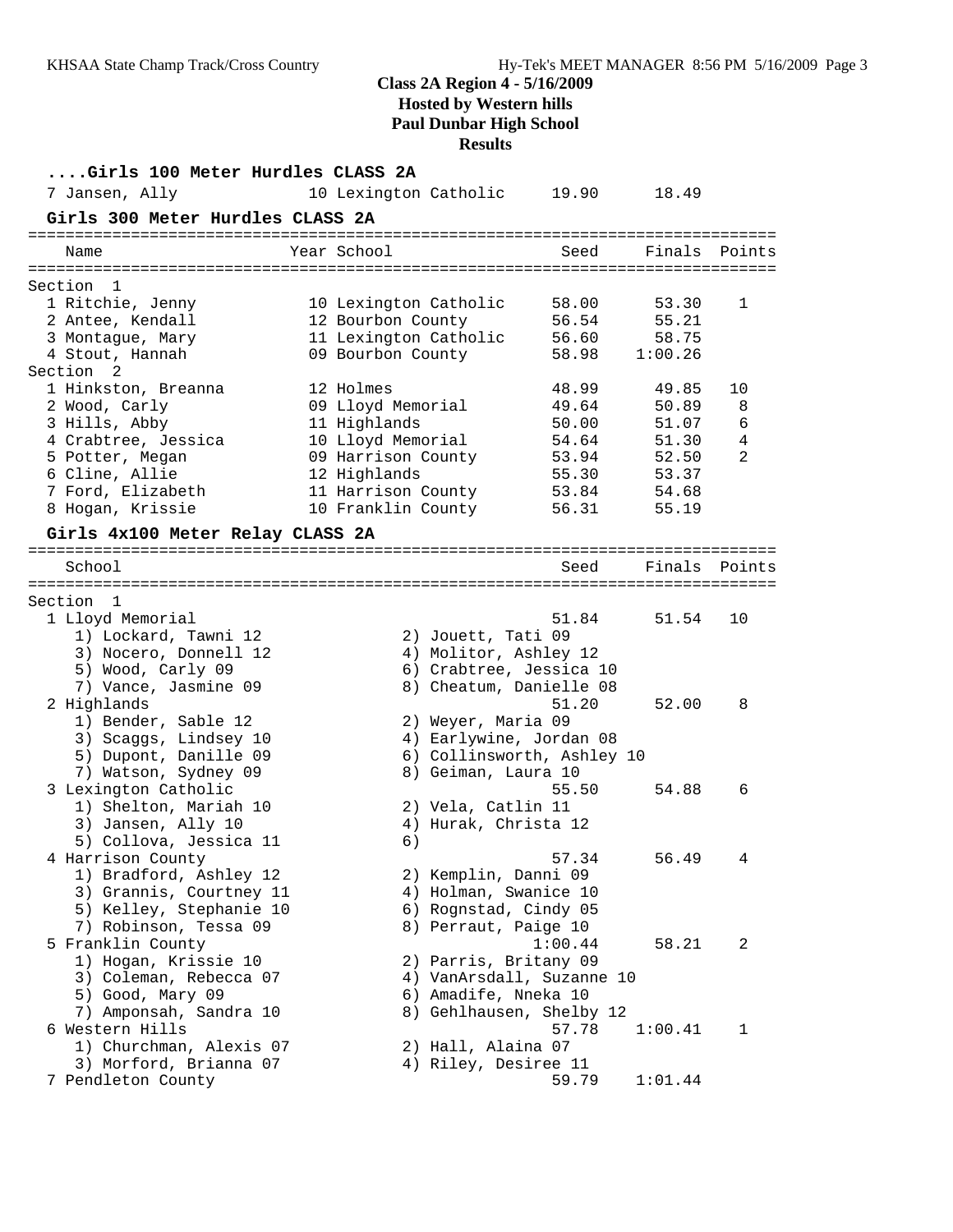| Girls 4x100 Meter Relay CLASS 2A<br>1) Burton, Sierra 09 |    | 2) Arlinghaus, Courtney 11                 |         |        |              |
|----------------------------------------------------------|----|--------------------------------------------|---------|--------|--------------|
| 3) Steadman, Courtney 11                                 |    | 4) Rust, Haley 10                          |         |        |              |
| 5) Bardua, Sydney 11                                     |    | 6) Daugherty, Danielle 11                  |         |        |              |
| Girls 4x200 Meter Relay CLASS 2A                         |    |                                            |         |        |              |
| School                                                   |    | Seed                                       | Finals  | Points |              |
| 1 Highlands                                              |    | 1:48.00                                    | 1:48.37 | 10     |              |
| 1) Scaggs, Lindsey 10                                    |    | 2) Collinsworth, Ashley 10                 |         |        |              |
| 3) Watson, Sydney 09                                     |    | 4) Weyer, Maria 09                         |         |        |              |
| 5) Bender, Sable 12                                      |    | 6) Thams, Sonja 09                         |         |        |              |
| 7) Earlywine, Jordan 08                                  |    | 8) Dupont, Danille 09<br>1:53.84           | 1:54.90 |        |              |
| 2 Lloyd Memorial<br>1) Vance, Jasmine 09                 |    |                                            |         | 8      |              |
| 3) Rudd, Sarah 09                                        |    | 2) Wood, Carly 09<br>4) Molitor, Ashley 12 |         |        |              |
| 5) Nocero, Donnell 12                                    |    | 6) Crabtree, Jessica 10                    |         |        |              |
| 7) Jouett, Tati 09                                       |    | 8) Leon, Maria 10                          |         |        |              |
| 3 Harrison County                                        |    | 2:00.47                                    | 1:58.84 | 6      |              |
| 1) Bradford, Ashley 12                                   |    | 2) Grannis, Courtney 11                    |         |        |              |
| 3) Kelley, Stephanie 10                                  |    | 4) Ford, Elizabeth 11                      |         |        |              |
| 5) Rognstad, Cindy 05                                    |    | 6) Mattox, Chelsee 10                      |         |        |              |
| 7) Perraut, Paige 10                                     |    | 8) Kemplin, Danni 09                       |         |        |              |
| 4 Western Hills                                          |    | 1:58.94                                    | 1:59.26 | 4      |              |
| 1) Churchman, Alexis 07                                  |    | 2) Hall, Alaina 07                         |         |        |              |
| 3) Morford, Brianna 07                                   |    | 4) Riley, Desiree 11                       |         |        |              |
| 5) Long, Ashley 08                                       | 6) |                                            |         |        |              |
| 5 Bourbon County                                         |    | 2:03.87                                    | 2:03.09 | 2      |              |
| 1) Acuff, Alisha 12                                      |    | 2) Antee, Kendall 12                       |         |        |              |
| 3) Zimmerman, Diana 11                                   |    | 4) Stout, Hannah 09                        |         |        |              |
| 5) Robinson, Quinn 10<br>6 Pendleton County              | 6) | 2:09.10                                    | 2:10.06 | 1      |              |
| 1) Burton, Sierra 09                                     |    | 2) Bardua, Sydney 11                       |         |        |              |
| 3) Steadman, Courtney 11                                 |    | 4) Rust, Haley 10                          |         |        |              |
| 5) Arlinghaus, Courtney 11                               |    | 6) Daugherty, Danielle 11                  |         |        |              |
| -- Lexington Catholic                                    |    | 1:56.70                                    | DQ      |        | threw bottom |
| 1) Shelton, Mariah 10                                    |    | 2) Hurak, Christa 12                       |         |        |              |
| 3) Linton, Mallory 10                                    |    | 4) Campbell, Kate 12                       |         |        |              |
| 5) Babbage, Julie 11                                     |    | 6) Deletter, Allison 10                    |         |        |              |
| Girls 4x400 Meter Relay CLASS 2A                         |    |                                            |         |        |              |
| School                                                   |    | Seed                                       | Finals  | Points |              |
|                                                          |    |                                            |         |        |              |
| 1 Highlands                                              |    | 4:14.50                                    | 4:25.80 | 10     |              |
| 1) Bender, Sable 12                                      |    | 2) Thams, Sonja 09                         |         |        |              |
| 3) Dupont, Danille 09                                    |    | 4) Earlywine, Jordan 08                    |         |        |              |
| 5) Geiman, Laura 10                                      |    | 6) Scaggs, Lindsey 10                      |         |        |              |
| 7) Weyer, Maria 09                                       |    | 8) Collinsworth, Ashley 10                 |         |        |              |
| 2 Lloyd Memorial                                         |    | 4:30.14                                    | 4:39.92 | 8      |              |
| 1) Hamilton, Kelia 12                                    |    | 2) Rudd, Sarah 09                          |         |        |              |
| 3) Crabtree, Jessica 10                                  |    | 4) Leon, Maria 10                          |         |        |              |
| 5) Molitor, Ashley 12                                    |    | 6) Jouett, Tati 09                         |         |        |              |
| 7) Overpeck, Elisha 11                                   |    | 8) Siefert, Courtney 11                    |         |        |              |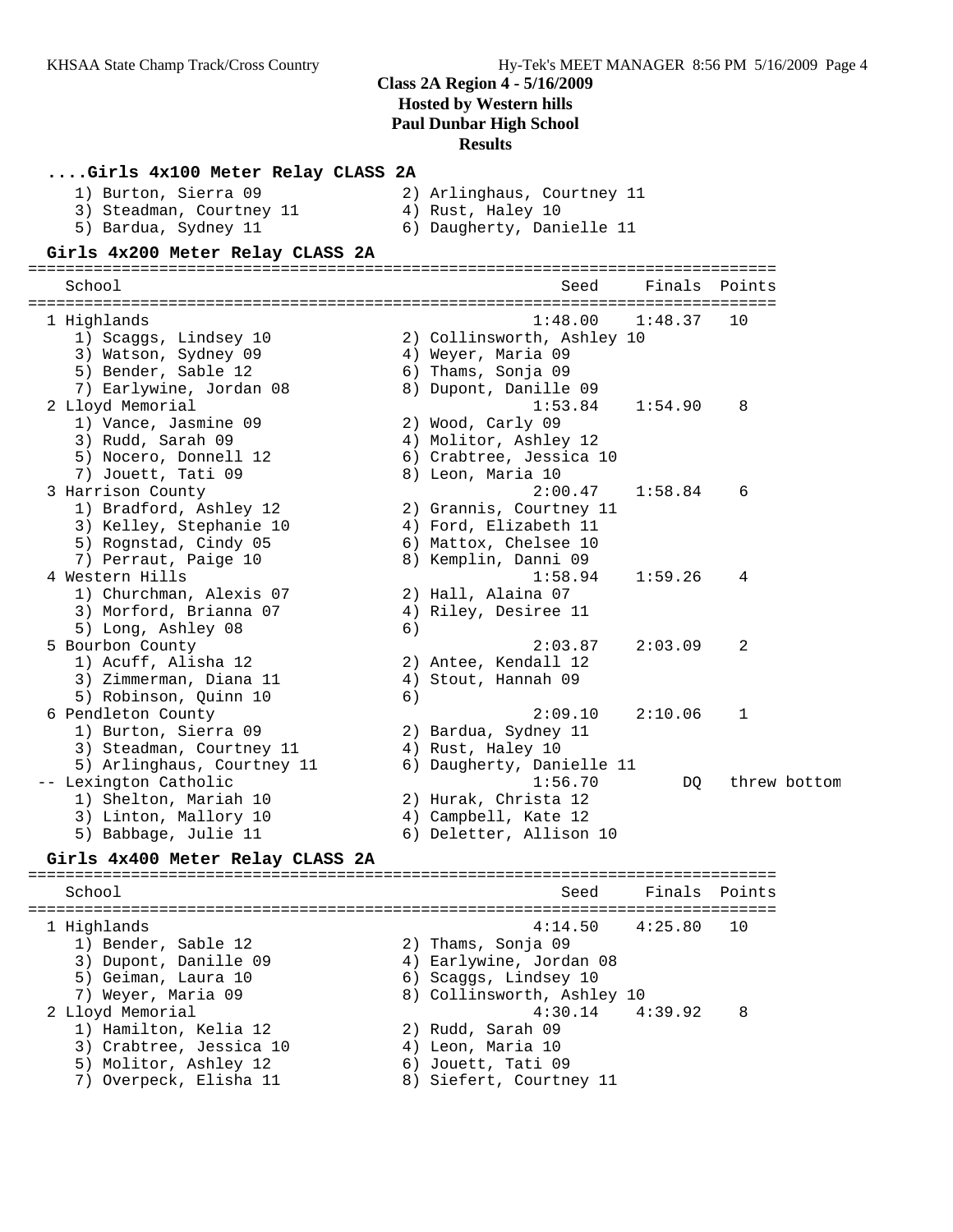### **....Girls 4x400 Meter Relay CLASS 2A**

| 3 Lexington Catholic<br>1) Little, Leanne 12<br>3) Montague, Mary 11<br>5) Mason, Olivia 09                                                       | 6) | 4:50.00<br>2) Vela, Catlin 11<br>4) Ritchie, Jenny 10                                                                                       | 4:46.19            | 6      |
|---------------------------------------------------------------------------------------------------------------------------------------------------|----|---------------------------------------------------------------------------------------------------------------------------------------------|--------------------|--------|
| 4 Harrison County<br>1) Ford, Elizabeth 11<br>3) Kelley, Stephanie 10<br>5) Mattox, Chelsee 10                                                    |    | 4:52.21<br>2) Grannis, Courtney 11<br>4) Lyons, Ashley 11<br>6) Thornberry, Ariel 09                                                        | 4:50.66            | 4      |
| 7) Carr, Kelsey 10<br>5 Pendleton County<br>1) McCain, Kelsey 11<br>3) Steadman, Courtney 11<br>5) Bardua, Sydney 11<br>7) Daugherty, Danielle 11 | 8) | 8) Schroder, Madeline 09<br>4:54.61<br>2) Burton, Sierra 09<br>4) King, Bethany 11<br>6) Rust, Haley 10                                     | 4:58.23            | 2      |
| 6 Franklin County<br>1) VanArsdall, Suzanne 10<br>3) Hellmann, Jenny 09<br>5) Good, Mary 09<br>7) Coleman, Rebecca 07<br>7 Bourbon County         |    | 4:59.60<br>2) Just, Kristen 09<br>4) Hogan, Krissie 10<br>6) Good, Samantha 11<br>8) Parris, Britany 09<br>5:07.00                          | 5:00.03<br>5:01.15 | 1      |
| 1) Zimmerman, Diana 11<br>3) Robinson, Quinn 10<br>5) Acuff, Alisha 12                                                                            | 6) | 2) Antee, Kendall 12<br>4) Stout, Hannah 09                                                                                                 |                    |        |
| Girls 4x800 Meter Relay CLASS 2A                                                                                                                  |    |                                                                                                                                             |                    |        |
| School                                                                                                                                            |    | Seed                                                                                                                                        | Finals             | Points |
|                                                                                                                                                   |    |                                                                                                                                             |                    |        |
| 1 Lloyd Memorial<br>1) Siefert, Courtney 11<br>3) Duncan, Torey 09<br>5) Leon, Maria 10                                                           |    | 10:11.50<br>2) Hamilton, Kelia 12<br>4) Overpeck, Elisha 11<br>6) Duncan, Sarah 07                                                          | 10:24.35           | 10     |
| 7) Schnorbus, Michaela 09<br>2 Highlands<br>1) Thams, Sonja 09<br>3) Hinkel, Gretchen 12<br>5) Hansman, Gabrea 12                                 |    | 8) Bartee, Emily 10<br>10:31.40<br>2) Steller, Lindsey 11<br>4) Comstock, Brittany 12<br>6) Camm, Jennifer 11                               | 10:44.34           | 8      |
| 7) Dauer, Paige 07<br>3 Franklin County<br>1) Coleman, Rebecca 07<br>3) Just, Kristen 09<br>5) Hogan, Krissie 10<br>7) Good, Mary 09              |    | 8) Dupont, Danille 09<br>11:31.50<br>2) VanArsdall, Suzanne 10<br>4) Hellmann, Jenny 09<br>6) Good, Samantha 11<br>8) Gehlhausen, Shelby 12 | 11:05.69           | 6      |
| 4 Lexington Catholic<br>1) Yurkoski, Nikki 11<br>3) Ritchie, Jenny 10                                                                             | 6) | 11:40.00<br>2) Montague, Mary 11<br>4) Mason, Olivia 09                                                                                     | 11:28.80           | 4      |
| 5) Hailey, Megan 09<br>5 Harrison County<br>1) Carr, Kelsey 10<br>3) Mattox, Chelsee 10<br>5) Ford, Elizabeth 11<br>7) Lyons, Ashley 11           | 8) | 12:52.10<br>2) Carr, Mariah 10<br>4) Schroder, Madeline 09<br>6) Thornberry, Ariel 09                                                       | 13:29.80           | 2      |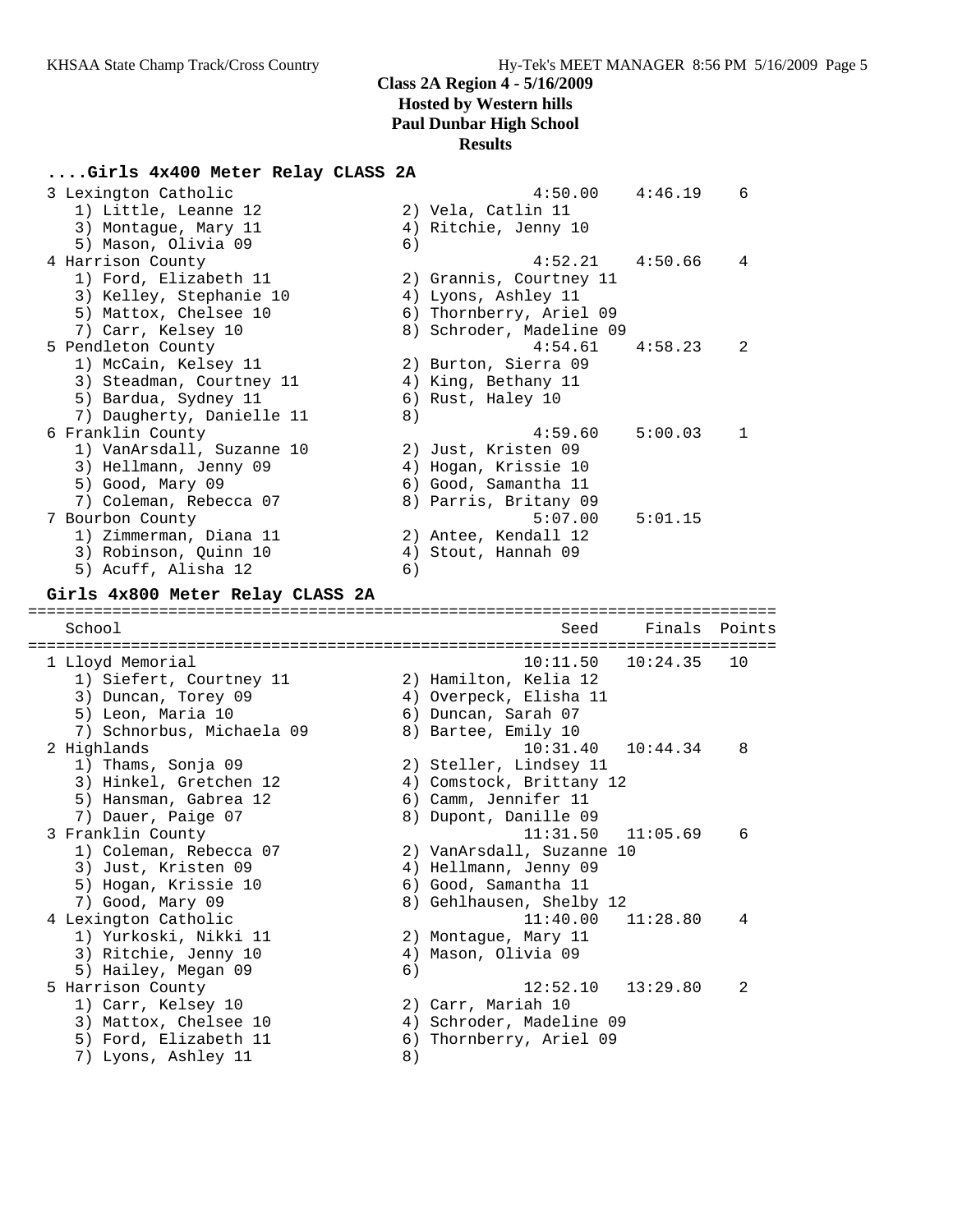### **Boys 100 Meter Dash CLASS 2A**

| Name                                                                                                                            | Year School and the School                                                            |                | Seed Finals Points               |               |                    |
|---------------------------------------------------------------------------------------------------------------------------------|---------------------------------------------------------------------------------------|----------------|----------------------------------|---------------|--------------------|
| 1 Pugh, Chris                                                                                                                   | 10 Western Hills                                                                      |                | 13.03                            |               |                    |
| 2 McAlmond, Clayton 09 Bourbon County 13.63                                                                                     |                                                                                       |                | 13.87                            |               |                    |
| Section 2                                                                                                                       |                                                                                       |                |                                  |               |                    |
| 1 Martin, Quentin                                                                                                               | 10 Western Hills 12.24                                                                |                | 12.65                            |               |                    |
| 2 Newby, Aaron<br>3 Fennell, Tyler<br>4 Carter, Matt                                                                            | 12 Harrison County 12.74                                                              |                | 12.80                            |               |                    |
|                                                                                                                                 | 11 Highlands<br>11 Highlands 12.40<br>09 Harrison County 12.44                        |                | 12.94                            |               |                    |
|                                                                                                                                 |                                                                                       |                | 13.04                            |               |                    |
| 5 Price, Marc                                                                                                                   | 09 Holmes                                                                             | 12.63          | 13.29                            |               |                    |
| Section 3                                                                                                                       |                                                                                       |                |                                  |               |                    |
| 1 Wilson, Oba                                                                                                                   | 12 Lexington Catholic                                                                 | 10.71          | 11.63                            | 10            |                    |
| 2 Raglin, Greg                                                                                                                  |                                                                                       |                |                                  | 8             |                    |
| 3 Kramer, Jacob                                                                                                                 |                                                                                       |                |                                  | 6             |                    |
| 4 Van Sant, Pat                                                                                                                 | 11 Lexington Catholic 10.99<br>12 Lloyd Memorial 11.45<br>12 Covington Catholic 11.74 |                |                                  | 4             |                    |
| 5 Herthal, Roger                                                                                                                | 12 Lloyd Memorial 11.64                                                               |                | 11.74<br>11.77<br>12.03<br>12.14 | 2             |                    |
| 6 Irons, Grant                                                                                                                  | 11 Covington Catholic 11.84                                                           |                | 12.25                            | $\mathbf{1}$  |                    |
| 7 Collinsworth, Austin 11 Highlands 11.40                                                                                       |                                                                                       |                | 12.27                            |               |                    |
| Boys 200 Meter Dash CLASS 2A                                                                                                    |                                                                                       |                |                                  |               |                    |
| Name                                                                                                                            | Year School and the School and the School                                             | Seed           |                                  | Finals Points |                    |
|                                                                                                                                 |                                                                                       |                |                                  |               |                    |
| Section 1                                                                                                                       |                                                                                       |                |                                  |               |                    |
|                                                                                                                                 |                                                                                       |                | 25.28                            | 1             |                    |
| 1 Bowdy, Michael 10 Covington Catholic<br>2 Pettit, Joey 11 Pendleton County 27.80<br>-- Bell, William 10 Franklin County 27.80 |                                                                                       |                | 27.39                            |               |                    |
| -- Bell, William                                                                                                                | 10 Franklin County                                                                    |                | DQ                               |               | ineligible athlete |
| Section 2                                                                                                                       |                                                                                       |                |                                  |               |                    |
| 1 Kitchen, Roy                                                                                                                  | 10 Franklin County 25.04                                                              |                | 25.35                            |               |                    |
| 2 Reeder, Caleb                                                                                                                 | 10 Harrison County 25.84                                                              |                | 25.68                            |               |                    |
| 3 Bruns, Devin                                                                                                                  |                                                                                       |                | 25.79                            |               |                    |
|                                                                                                                                 | 09 Highlands<br>10 Western Hills                                                      | 25.10<br>26.05 | 26.18                            |               |                    |
| 4 Martin, Quentin<br>5 Gomez, Joseph                                                                                            | 08 Bourbon County 25.44                                                               |                | 26.37                            |               |                    |
| 6 Price, Marc                                                                                                                   | 09 Holmes                                                                             | 26.34          | 26.98                            |               |                    |
| 7 Cruz, Carlos                                                                                                                  | 10 Bourbon County 26.93                                                               |                | 27.14                            |               |                    |
| 8 Dailey, Cory                                                                                                                  | 11 Pendleton County 27.00                                                             |                | 27.78                            |               |                    |
| Section 3                                                                                                                       |                                                                                       |                |                                  |               |                    |
| 1 Wilson, Oba                                                                                                                   | 12 Lexington Catholic 23.00                                                           |                | 23.50                            | 10            |                    |
| 1 Wilson, Oba<br>2 Hudepohl, Austin                                                                                             | 10 Covington Catholic 23.57                                                           |                | 23.67                            | 8             |                    |
| 3 Herthal, Roger                                                                                                                | 12 Lloyd Memorial                                                                     | 23.84          | 24.13                            | 6             |                    |
| 4 Chappie, Seth                                                                                                                 | 11 Lloyd Memorial                                                                     | 24.80          | 24.88                            | 4             |                    |
| 5 Clay, Bobby                                                                                                                   | 10 Western Hills                                                                      | 24.01          | 25.00                            | 2             |                    |
| Boys 400 Meter Dash CLASS 2A                                                                                                    |                                                                                       |                |                                  |               |                    |
| Name                                                                                                                            | Year School                                                                           | Seed           |                                  | Finals Points |                    |
|                                                                                                                                 |                                                                                       |                |                                  |               |                    |
| Section 2                                                                                                                       |                                                                                       |                |                                  |               |                    |
| 1 Viso, Julian                                                                                                                  | 11 Franklin County                                                                    | 1:00.11        | 59.68                            |               |                    |
| 2 Hall, Campbell                                                                                                                | 09 Harrison County                                                                    | 56.34          | 1:01.83                          |               |                    |
| 3 Cook, Carl                                                                                                                    | 08 Bourbon County                                                                     | 59.90          | 1:08.43                          |               |                    |
| 4 Sumra, Kamraan                                                                                                                | 09 Pendleton County                                                                   | 1:12.20        | 1:14.42                          |               |                    |
| 5 Drawbridge, Nick                                                                                                              | 08 Holmes                                                                             | 1:18.00        | 1:19.62                          |               |                    |
| -- Carter, Niko                                                                                                                 | 08 Lloyd Memorial                                                                     | 57.44          | FS                               |               |                    |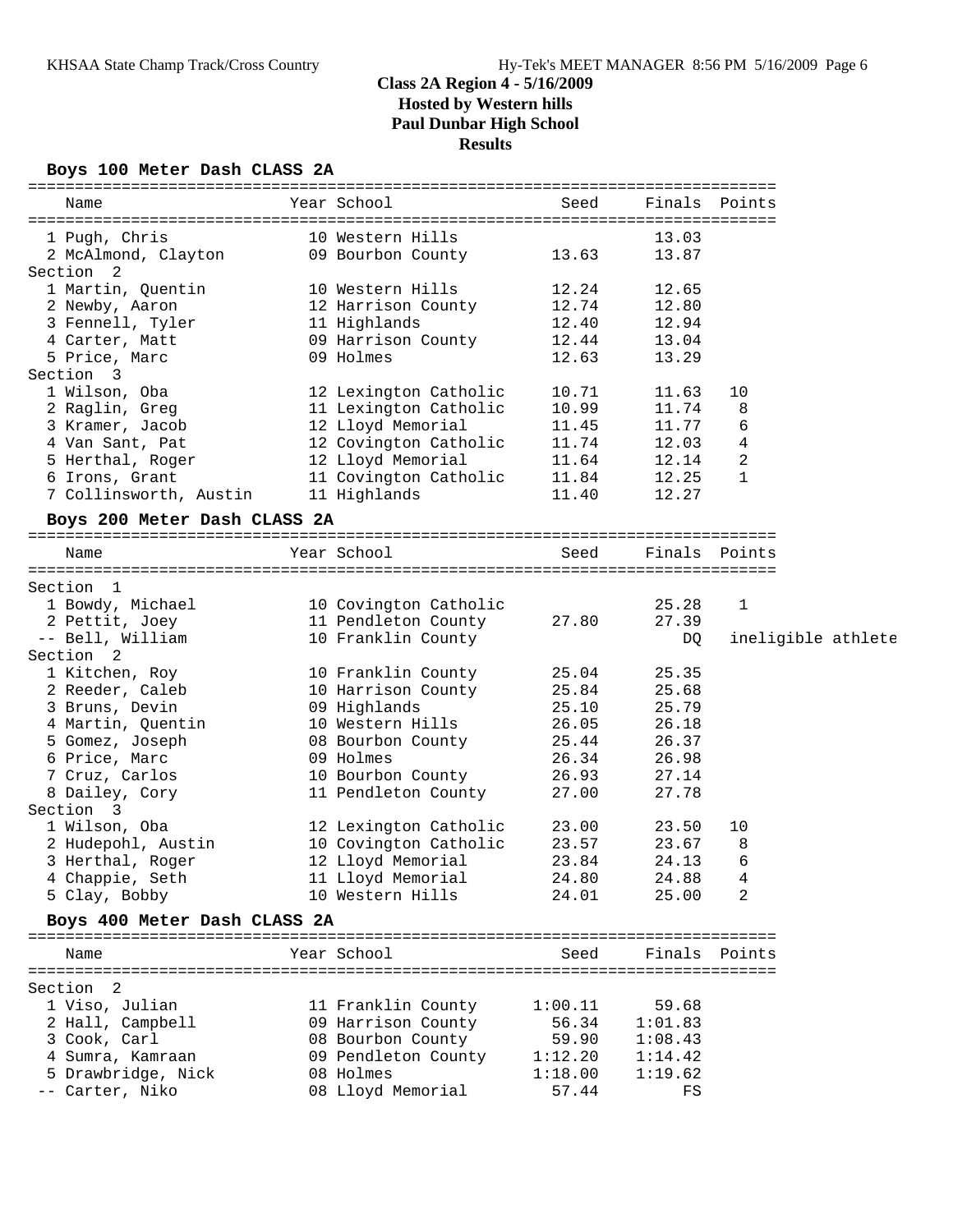# **....Boys 400 Meter Dash CLASS 2A**

| Section | 3                            |                                           |         |               |                |
|---------|------------------------------|-------------------------------------------|---------|---------------|----------------|
|         | 1 Kramer, Jacob              | 12 Lloyd Memorial                         | 51.64   | 52.30         | 10             |
|         | 2 Thomas, Peter              | 11 Covington Catholic                     | 53.44   | 52.61         | 8              |
|         | 3 Cullen, Daniel             | 11 Harrison County                        | 54.04   | 52.64         | 6              |
|         | 4 Rosenhagen, Colin          | 11 Highlands                              | 54.40   | 53.87         | 4              |
|         | 5 Turner, Cameron            | 11 Pendleton County                       | 53.73   | 54.36         | $\overline{2}$ |
|         | 6 Menne, Alex                | 11 Covington Catholic                     | 54.14   | 54.55         | 1              |
|         | 7 Bardo, Will                | 11 Highlands                              | 52.10   | 1:01.37       |                |
|         | Boys 800 Meter Run CLASS 2A  |                                           |         |               |                |
|         | Name                         | Year School                               | Seed    | Finals Points |                |
| Section | 1                            |                                           |         |               |                |
|         | 1 Canary, Thomas             | 12 Lexington Catholic                     | 1:57.00 | 1:58.79       | 10             |
|         | 2 Parris, Jordan             | 11 Franklin County                        | 2:04.32 | 2:03.52       | 8              |
|         | 3 Schwab, Stephen            | 11 Covington Catholic                     | 2:04.94 | 2:05.29       | 6              |
|         | 4 Puckett, Ryan              | 12 Harrison County                        | 2:08.40 | 2:06.36       | 4              |
|         | 5 Lemox, Matt                | 10 Lloyd Memorial                         | 2:07.54 | 2:11.28       | $\overline{2}$ |
|         | 6 Maier, Max                 |                                           | 2:10.34 |               | $\mathbf{1}$   |
|         |                              | 12 Covington Catholic<br>09 Western Hills | 2:12.49 | 2:12.85       |                |
|         | 7 Huffman, Austin            |                                           |         | 2:13.61       |                |
|         | 8 Marsh, Jacob               | 09 Harrison County                        | 2:14.30 | 2:16.85       |                |
|         | 9 Wilson, Jaylin             | 08 Holmes                                 | 2:29.10 | 2:37.10       |                |
|         | 10 Hill, Bryce               | 09 Pendleton County                       | 2:40.60 | 2:37.65       |                |
|         | 11 Varney, Christian         | 08 Holmes                                 | 2:40.00 | 2:37.66       |                |
|         | 12 Spence, Garrett           | 09 Pendleton County                       | 2:47.86 | 2:48.52       |                |
|         | Boys 1600 Meter Run CLASS 2A |                                           |         |               |                |
|         | Name                         | Year School                               | Seed    | Finals        | Points         |
|         | 1 Thurston, Daniel           | 11 Western Hills                          | 4:33.03 | 4:34.06       | 10             |
|         | 2 Sandlin, Robert            | 11 Franklin County                        | 4:29.90 | 4:34.77       | 8              |
|         | 3 Puckett, Ryan              | 12 Harrison County                        | 4:43.30 | 4:40.74       | 6              |
|         | 4 Smith, Matt                | 11 Covington Catholic                     | 4:49.94 | 4:52.54       | 4              |
|         | 5 Pulliam, Brandon           | 11 Western Hills                          | 4:49.06 | 4:56.53       | 2              |
|         | 6 Landrum, Joey              | 11 Lloyd Memorial                         | 4:40.04 | 5:02.82       | $\mathbf{1}$   |
|         | 7 Downard, Conner            | 09 Highlands                              | 5:01.00 | 5:03.70       |                |
|         |                              | 09 Harrison County                        |         |               |                |
|         | 8 Marsh, Jacob               |                                           | 5:01.80 | 5:06.34       |                |
|         | 9 Jameson, Travis            | 11 Covington Catholic                     | 5:05.01 | 5:07.09       |                |
|         | 10 Richey, Joe               | 09 Lexington Catholic                     | 5:35.00 | 5:08.39       |                |
|         | 11 Wolfe, Austin             | 12 Pendleton County                       | 5:10.92 | 5:15.13       |                |
|         | 12 Kruse, Keegan             | 10 Highlands                              | 4:57.00 | 5:16.00       |                |
|         | 13 McDonnell, Francis        | 09 Lexington Catholic                     | 5:44.00 | 5:37.48       |                |
|         | 14 Musk, Camron              | 08 Lloyd Memorial                         | 5:31.24 | 5:39.13       |                |
|         | 15 Adkins, Anthony           | 11 Franklin County                        | 5:35.30 | 5:40.68       |                |
|         | 16 Hanser, Jacob             | 09 Pendleton County                       | 5:36.60 | 5:41.19       |                |
|         | 17 Varney, Christian         | 08 Holmes                                 | 5:42.00 | 5:42.97       |                |
|         | 18 Booth, Justin             | 11 Holmes                                 | 6:06.00 | 6:05.15       |                |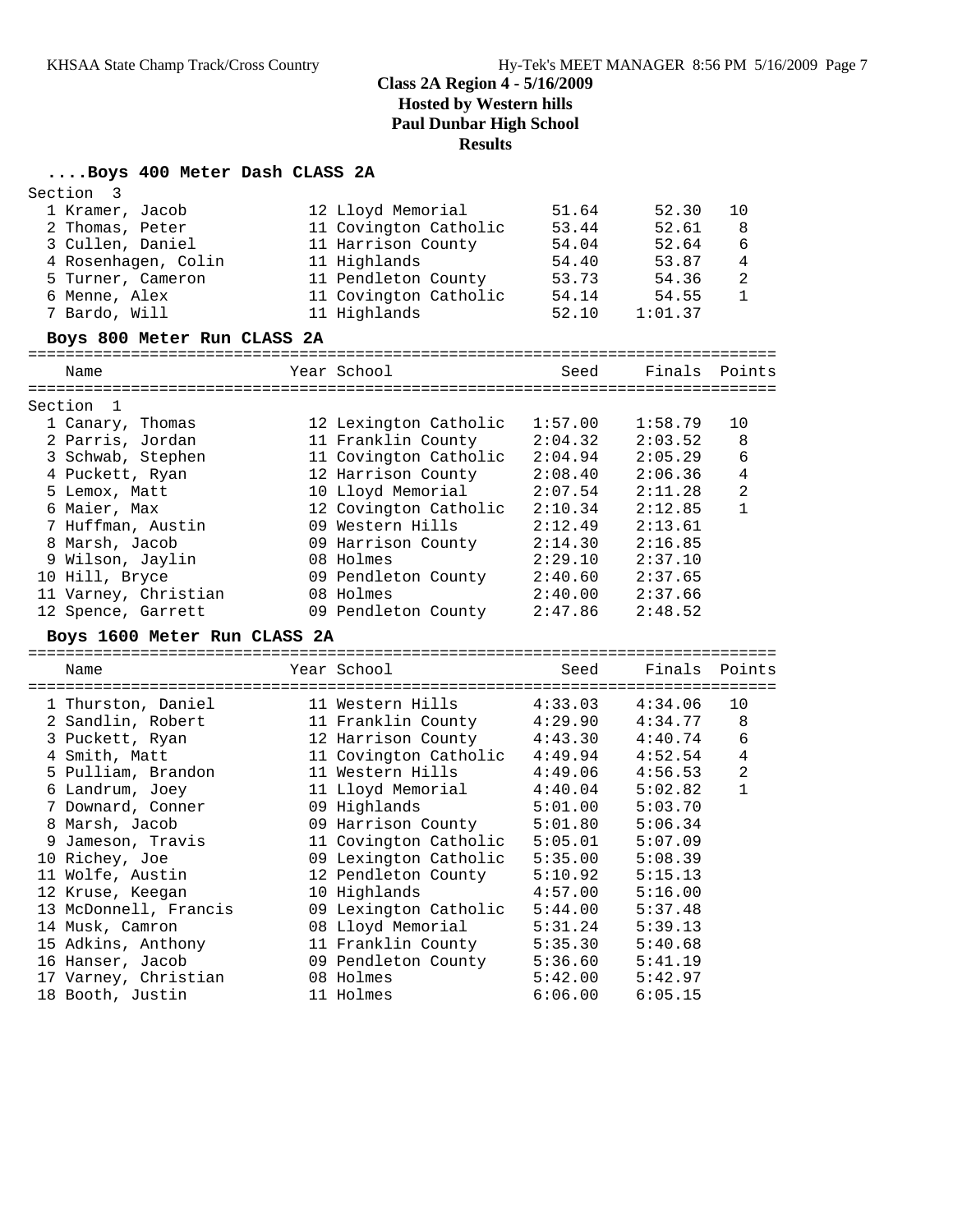### **Boys 3200 Meter Run CLASS 2A**

| =============                   |                                |          |                 |        |
|---------------------------------|--------------------------------|----------|-----------------|--------|
| Name                            | Year School                    | Seed     | Finals          | Points |
|                                 |                                |          |                 |        |
| 1 Sandlin, Robert               | 11 Franklin County             | 9:50.01  | 10:10.14        | 10     |
| 2 Thurston, Daniel              | 11 Western Hills               | 9:55.06  | 10:12.53        | 8      |
| 3 Simms, James                  | 11 Covington Catholic 10:19.44 |          | 10:35.14        | 6      |
| 4 Pulliam, Brandon              | 11 Western Hills               | 10:47.24 | 10:50.22        | 4      |
| 5 Etling, Alex                  | 12 Covington Catholic          | 10:55.04 | 11:13.35        | 2      |
| 6 May, Michael                  | 12 Harrison County             | 11:16.96 | 11:26.62        | 1      |
| 7 Wolfe, Austin                 | 12 Pendleton County            | 11:15.90 | 11:39.78        |        |
| 8 Etherton, Aaron               | 10 Highlands                   | 10:52.00 | 12:04.06        |        |
| 9 Hanser, Jacob                 | 09 Pendleton County            | 12:12.53 | 12:38.84        |        |
| 10 Musk, Camron                 | 08 Lloyd Memorial              | 12:30.24 | 13:17.15        |        |
| 11 Wiglesworth, David           | 10 Harrison County             | 12:44.90 | 13:27.14        |        |
| 12 Wyatt, Matthew               |                                | 13:43.29 | 14:52.84        |        |
|                                 | 11 Franklin County             |          |                 |        |
| Boys 110 Meter Hurdles CLASS 2A |                                |          |                 |        |
| Name                            | Year School                    | Seed     | Finals          | Points |
|                                 |                                |          |                 |        |
| Section<br>2                    |                                |          |                 |        |
| 1 Cusick, Paul                  | 11 Covington Catholic          | 15.79    | 15.93           | 10     |
| 2 Razeeq, Dominique             | 11 Western Hills               | 15.85    | 16.18           | 8      |
| 3 Hudepohl, Austin              | 10 Covington Catholic          | 16.24    | 16.73           | 6      |
| 4 Ligas, Tony                   | 12 Lloyd Memorial              | 16.34    | 16.75           | 4      |
| 5 Reeder, Caleb                 | 10 Harrison County             | 16.94    | 16.98           | 2      |
| 6 Stout, John                   | 09 Bourbon County              | 20.14    | 20.42           | 1      |
| 7 Bowman, Zack                  | 09 Western Hills               | 20.42    | 21.11           |        |
|                                 |                                |          |                 |        |
| Boys 300 Meter Hurdles CLASS 2A |                                |          |                 |        |
| Name                            | Year School                    | Seed     | Finals          | Points |
|                                 |                                |          |                 |        |
| Section<br>- 1                  |                                |          |                 |        |
| 1 Stone, Michael                | 12 Franklin County             | 48.44    | 47.22           |        |
| 2 Smith, Parker                 | 10 Franklin County             | 49.96    | 49.79           |        |
| 3 Stout, John                   | 09 Bourbon County              | 48.57    | 50.12           |        |
| 4 Bowman, Zack                  | 09 Western Hills               | 51.30    | 51.20           |        |
| Section<br>$\overline{2}$       |                                |          |                 |        |
| 1 Cusick, Paul                  | 11 Covington Catholic          | 41.04    | 41.60           | 10     |
| 2 Ligas, Tony                   | 12 Lloyd Memorial              | 42.04    | 42.77           | 8      |
| 3 Gosney, Kyle                  | 11 Pendleton County            | 44.45    | 43.35           | 6      |
| 4 Razeeq, Dominique             | 11 Western Hills               | 43.94    | 43.42           | 4      |
| 5 Bruns, Drake                  | 09 Highlands                   | 44.20    | 44.49           | 2      |
| 6 Schutzman, Nick               | 12 Covington Catholic          | 45.24    | 44.69           | 1      |
|                                 |                                |          |                 |        |
| 7 Perkins, Brett                | 11 Harrison County             | 46.74    | 46.91           |        |
| Boys 4x100 Meter Relay CLASS 2A |                                |          | --------------- |        |
| School                          |                                | Seed     | Finals          | Points |
|                                 |                                |          |                 |        |
| 1 Covington Catholic            |                                | 44.92    | 44.35           | 10     |
| 1) Maschinot, Connor 10         | 2) Van Sant, Pat 12            |          |                 |        |
| 3) Irons, Grant 11              | 4) Hudepohl, Austin 10         |          |                 |        |
| 5) Cusick, Paul 11              | 6) Bowdy, Michael 10           |          |                 |        |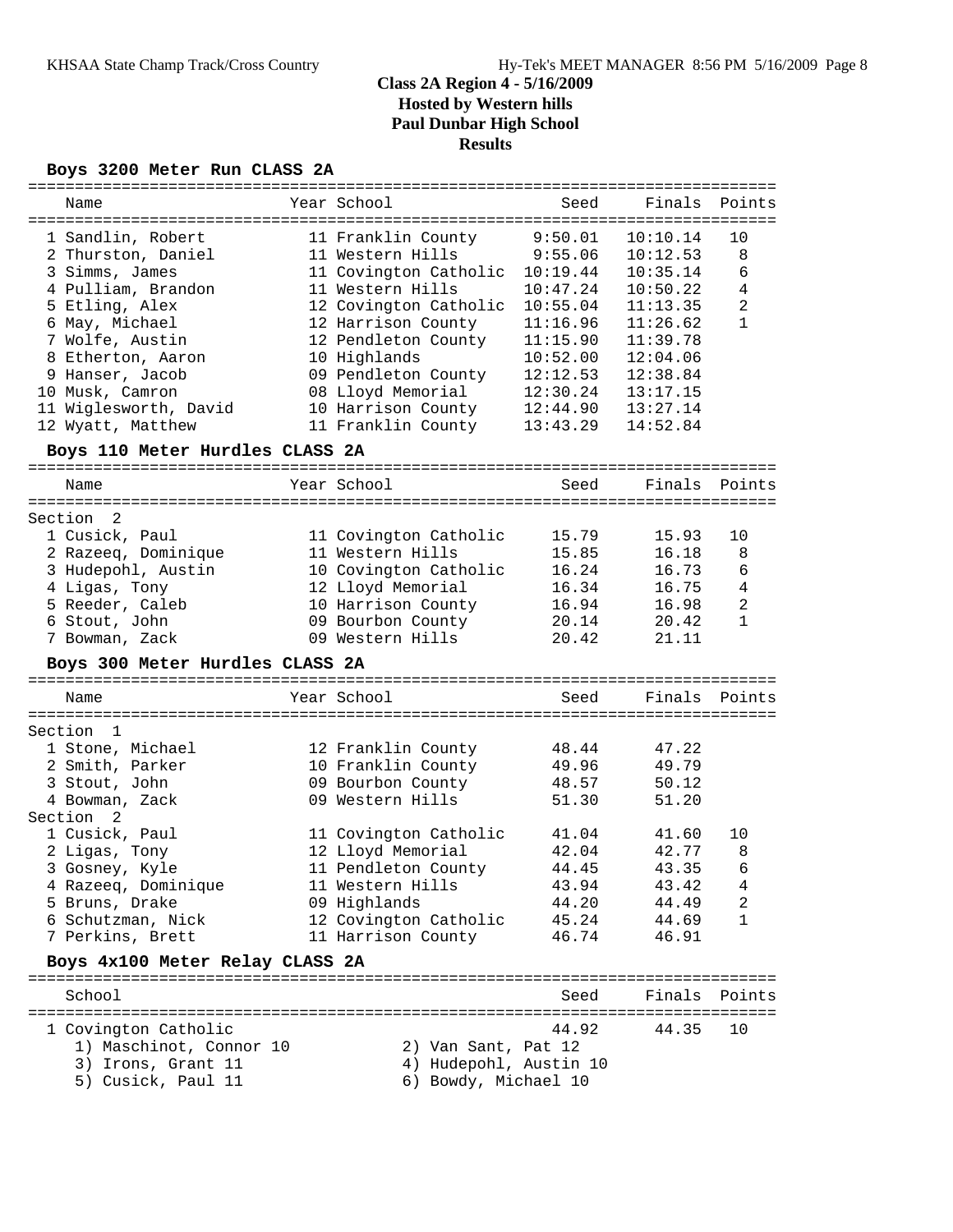### **....Boys 4x100 Meter Relay CLASS 2A**

| 7) Furnish, Craig 12<br>2 Highlands<br>1) Buten, Nick 11<br>3) Drennan, John 11<br>5) Bruns, Devin 09                        | 8) Sinclair, Colin 12<br>45.20<br>2) Collinsworth, Austin 11<br>4) Bardo, Will 11<br>6) Hogue, David 11  | 45.07   | 8      |
|------------------------------------------------------------------------------------------------------------------------------|----------------------------------------------------------------------------------------------------------|---------|--------|
| 7) Rosenhagen, Colin 11<br>3 Lloyd Memorial<br>1) Herthal, Roger 12<br>3) Walker, Patrick 11                                 | 8) Fennell, Tyler 11<br>44.92<br>2) Kramer, Jacob 12<br>4) Walker, Seydrick 12                           | 45.23   | 6      |
| 5) Chappie, Seth 11<br>7) Carter, Niko 08<br>4 Lexington Catholic                                                            | 6) Johnson, Charles 11<br>8) Bryce, Jared 10<br>46.10                                                    | 45.69   | 4      |
| 1) Raglin, Greg 11<br>3) Llanora, Kent 09<br>5 Western Hills                                                                 | 2) Vasilko, Kyle 12<br>4) Bush, Jonathan 12<br>47.71                                                     | 46.99   | 2      |
| 1) Bell, Josh 12<br>3) Pugh, Chris 10<br>6 Harrison County                                                                   | 2) Clay, Bobby 10<br>4) Martin, Quentin 10<br>47.34                                                      | 47.90   | 1      |
| 1) Isaac, Van 12<br>3) Reeder, Caleb 10<br>5) Perkins, Brett 11<br>7) Neal, Steven 12                                        | 2) Newby, Aaron 12<br>4) Sexton, Phillip 12<br>6) Cullen, Daniel 11<br>8) Hall, Campbell 09              |         |        |
| 7 Pendleton County<br>1) Taylor, Shawn 11<br>3) Greene, Clinton 10<br>5) Spence, Jacob 10                                    | 50.50<br>2) Dailey, Cory 11<br>4) Pettit, Joey 11<br>6) Fitzpatrick, Tyler 11<br>8) Young, Anthony 10    | 51.05   |        |
| 7) Hill, Bryce 09                                                                                                            |                                                                                                          |         |        |
| Boys 4x200 Meter Relay CLASS 2A                                                                                              |                                                                                                          |         |        |
| School                                                                                                                       | Seed                                                                                                     | Finals  | Points |
| Section 1<br>1 Pendleton County<br>1) Spence, Jacob 10<br>3) Greene, Clinton 10<br>5) Taylor, Shawn 11<br>7) Gosney, Kyle 11 | 1:40.79<br>2) Dailey, Cory 11<br>4) Pettit, Joey 11<br>6) Turner, Cameron 11<br>8) Young, Anthony 10     | 1:47.14 |        |
| Section 2                                                                                                                    |                                                                                                          |         |        |
| 1 Covington Catholic<br>1) Cusick, Paul 11<br>3) Hudepohl, Austin 10<br>5) Furnish, Craig 12<br>7) Thomas, Peter 11          | 1:32.24<br>2) Maschinot, Connor 10<br>4) Van Sant, Pat 12<br>6) Irons, Grant 11<br>8) Sinclair, Colin 12 | 1:32.38 | 10     |
| 2 Highlands<br>1) Buten, Nick 11<br>3) Drennan, John 11<br>5) Bruns, Devin 09<br>7) Rosenhagen, Colin 11                     | 1:33.37<br>2) Collinsworth, Austin 11<br>4) Bardo, Will 11<br>6) Fennell, Tyler 11<br>8) Hogue, David 11 | 1:32.62 | 8      |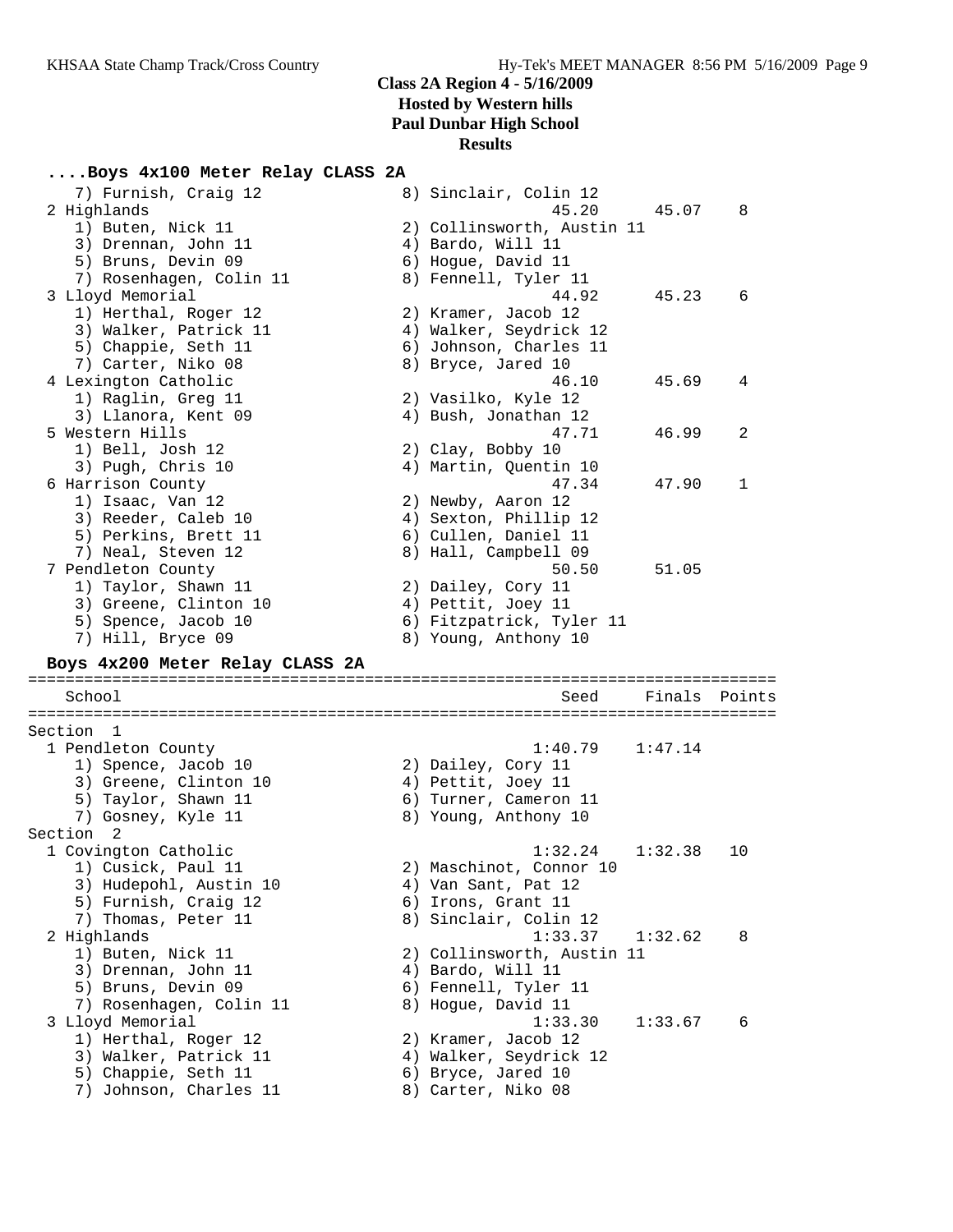# **Class 2A Region 4 - 5/16/2009 Hosted by Western hills**

**Paul Dunbar High School**

# **Results**

### **....Boys 4x200 Meter Relay CLASS 2A**

| 4 Harrison County<br>1) Cullen, Daniel 11<br>3) Neal, Steven 12<br>5) Hall, Campbell 09                                                  |    | 1:38.40<br>2) Isaac, Van 12<br>4) Sexton, Phillip 12<br>6) Newby, Aaron 12                                                      | 1:36.89       | 4           |  |
|------------------------------------------------------------------------------------------------------------------------------------------|----|---------------------------------------------------------------------------------------------------------------------------------|---------------|-------------|--|
| 7) Young, Josh 09<br>5 Western Hills<br>1) Bell, Josh 12<br>3) Adair, Jalen 10<br>5) Pugh, Chris 10<br>7) Bowman, Zack 09                | 8) | 8) Carter, Matt 09<br>1:39.54<br>2) Clay, Bobby 10<br>4) Martin, Quentin 10<br>6) Ruth, Sam 10                                  | 1:39.73       | 2           |  |
| 6 Franklin County<br>1) Kitchen, Roy 10<br>3) Smith, Brandon 08<br>5) Jones, Tre' 07<br>7) Viso, Julian 11                               |    | 1:40.00<br>2) Oldham, Glen 10<br>4) Jones, Jalen 09<br>6) Davis, Raymond 10<br>8) Stone, Michael 12                             | 1:42.52       | 1           |  |
| 7 Bourbon County<br>1) Cook, Carl 08<br>3) Gomez, Joseph 08<br>5) Kindred, Joseph 12<br>7) McAlmond, Clayton 09<br>-- Lexington Catholic |    | 1:36.69<br>2) Cruz, Carlos 10<br>4) Stout, John 09<br>6) Sparks, Tyler 08<br>8) Noble, Jerry 11<br>1:39.51                      | 1:47.85<br>DQ | out of zone |  |
| 1) Bush, Jonathan 12<br>3) Vasilko, Kyle 12<br>5) Wilson, Oba 12<br>Boys 4x400 Meter Relay CLASS 2A                                      | 6) | 2) Canary, Thomas 12<br>4) Raglin, Greg 11                                                                                      |               |             |  |
|                                                                                                                                          |    |                                                                                                                                 |               |             |  |
| School                                                                                                                                   |    | Seed                                                                                                                            | Finals        | Points      |  |
|                                                                                                                                          |    |                                                                                                                                 |               |             |  |
| 1 Highlands<br>1) Bardo, Will 11<br>3) Buten, Nick 11<br>5) Etherton, Ryan 10                                                            |    | 3:37.80<br>2) Collinsworth, Austin 11<br>4) Rosenhagen, Colin 11<br>6) Buechel, Matthew 10                                      | 3:33.51       | 10          |  |
| 7) Hogue, David 11<br>2 Covington Catholic<br>1) Van Sant, Pat 12<br>3) Cusick, Paul 11<br>5) Schutzman, Nick 12<br>7) Menne, Alex 11    |    | 8) Drennan, John 11<br>3:31.54<br>2) Sinclair, Colin 12<br>4) Furnish, Craig 12<br>6) Thomas, Peter 11<br>8) Schwab, Stephen 11 | 3:33.54       | 8           |  |
| 3 Harrison County<br>1) Cullen, Daniel 11<br>3) Sexton, Phillip 12<br>5) Young, Josh 09<br>7) Lail, Austin 10                            |    | 3:44.54<br>2) Puckett, Ryan 12<br>4) Hall, Campbell 09<br>6) Neal, Shawn 10<br>8) Bear, Ilan 12                                 | 3:43.11       | 6           |  |
| 4 Franklin County<br>1) Bell, William 10<br>3) Parris, Jordan 11<br>5) Smith, Parker 10<br>7) Davis, Raymond 10                          |    | 4:49.60<br>2) Viso, Julian 11<br>4) VanArsdall, Will 10<br>6) Smith, Brandon 08<br>8) Sandlin, Robert 11<br>3:43.41             | 3:46.11       | 4           |  |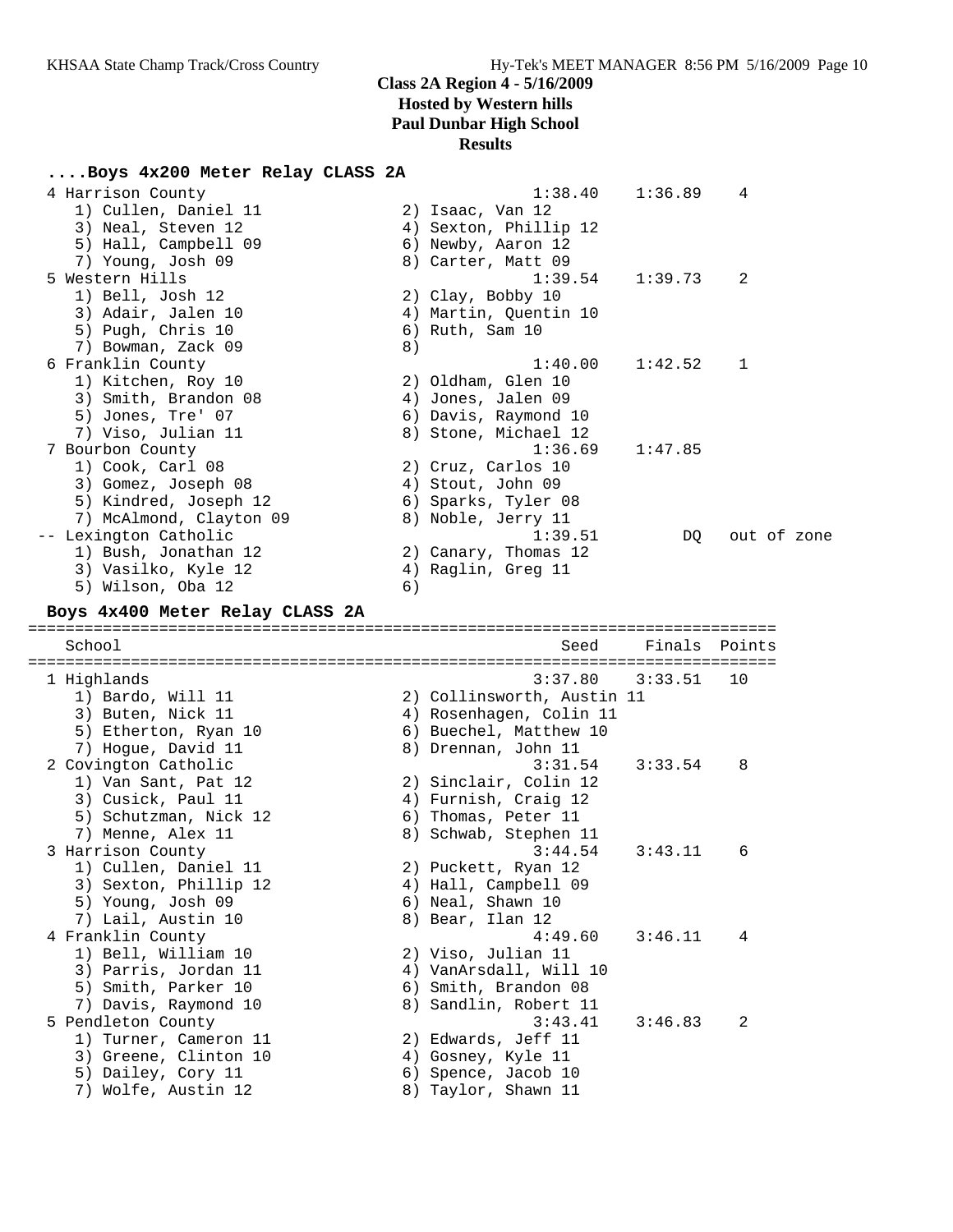#### **....Boys 4x400 Meter Relay CLASS 2A**

| 6 Western Hills         | 3:49.00                | 3:48.28 |  |
|-------------------------|------------------------|---------|--|
| 1) Adair, Jalen 10      | 2) Clay, Bobby 10      |         |  |
| 3) Huffman, Austin 09   | 4) Thurston, Daniel 11 |         |  |
| 5) Pulliam, Brandon 11  | 6)                     |         |  |
| 7 Lloyd Memorial        | $3:39.59$ $3:58.02$    |         |  |
| 1) Walker, Patrick 11   | 2) Carter, Niko 08     |         |  |
| 3) O'Brien, Michael 12  | 4) Lemox, Matt 10      |         |  |
| 5) Kramer, Jacob 12     | 6) Herthal, Roger 12   |         |  |
| 7) Landrum, Joey 11     | 8) Ligas, Tony 12      |         |  |
| 8 Bourbon County        | 4:12.00                | 4:27.29 |  |
| 1) Cook, Carl 08        | 2) Cruz, Carlos 10     |         |  |
| 3) Gomez, Joseph 08     | 4) Stout, John 09      |         |  |
| 5) McAlmond, Clayton 09 | 6) Noble, Jerry 11     |         |  |
| 7) Sparks, Tyler 08     | 8) Kindred, Joseph 12  |         |  |

#### **Boys 4x800 Meter Relay CLASS 2A**

================================================================================ School Seed Finals Points ================================================================================ Section 1 1 Lloyd Memorial 8:49.43 8:35.23 10 1) Ligas, Tony 12 2) Lemox, Matt 10 3) O'Brien, Michael 12 4) Landrum, Joey 11 5) Williams, Keland 09 6) Musk, Camron 08 7) Walker, Patrick 11 8) Walker, Seydrick 12 2 Western Hills 8:46.64 8:38.62 8 1) Bell, Josh 12 2) Huffman, Austin 09 3) Pulliam, Brandon 11 4) Thurston, Daniel 11 5) Hughes, Grant 09 (6) Lewis, Jordan 09 7) Wasson, Zack 09 8) Wilson, Robby 09 3 Covington Catholic 8:39.27 8:39.60 6 1) Simms, James 11 2) Schwab, Stephen 11 3) Maier, Max 12 4) Guidugli, Tyler 11 5) Jameson, Travis 11 (6) Smith, Matt 11 4 Harrison County 8:59.50 9:15.18 4 1) Palmer, Keenan 10 2) Wiglesworth, David 10 3) Whitaker, Nicholas 11 (4) Marsh, Jacob 09 5) Puckett, Ryan 12 (6) Muntz, Chris 09 7) May, Michael 12 8) Martin, Tyler 09 5 Highlands 9:10.00 9:20.25 2 1) Kruse, Keegan 10 2) Etherton, Aaron 10 3) Downard, Conner 09 4) McGuran, Kyle 10 5) Austin, Rian 11 (6) Hilker, Travis 10 6 Lexington Catholic 8:55.00 9:24.93 1 1) Gomez, Lucho 12 2) Horrall, Logan 12 3) Metzger, Shane 10 4) Johnston, Michael 10 5) Rudy, Mark 10 (6) 7 Franklin County 9:15.00 9:30.07 1) Adkins, Anthony 11 2) Parris, Jordan 11 3) Otten, Hunter 11 4) VanArsdall, Will 10 5) Sandlin, Robert 11 6) Hockensmith, Johnathan 09 7) Marston, Kyle 11  $\hskip1cm 8)$  Wyatt, Matthew 11 8 Pendleton County 10:08.82 10:26.93 1) Wolfe, Austin 12 2) Hanser, Jacob 09